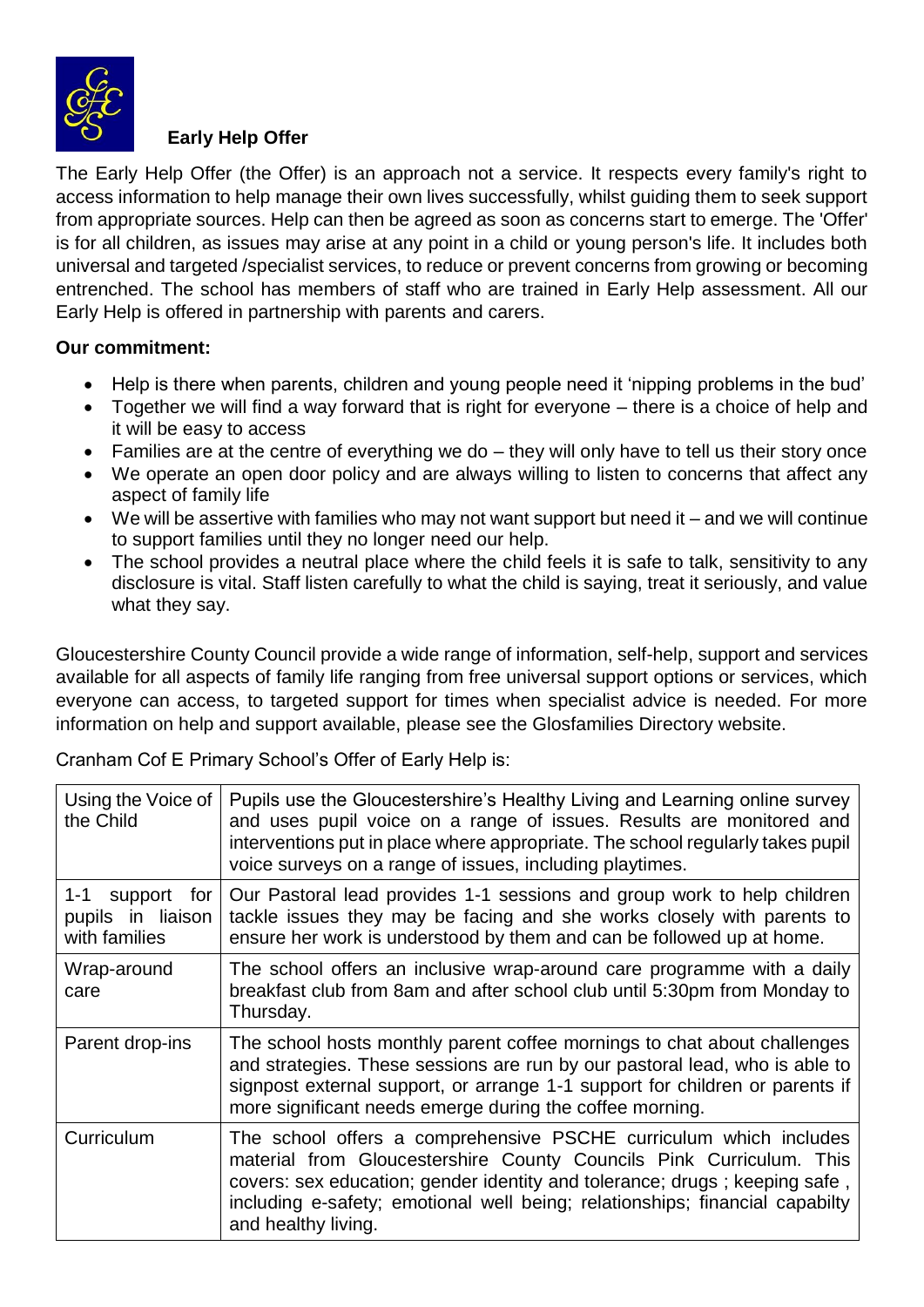| Safeguarding<br>training      | The school values Safeguarding training at all levels. The Designated<br>Safeguarding Lead (DSL) and two deputy DSLs undergo training within 2<br>years. New staff carry out online safeguarding training as part of their<br>induction. The Head Teacher is signed up for Gloucestershire Safeguarding<br>Children's Boards' alerts keeping knowledge and<br>awareness<br>of<br>Safeguarding up to date and at the heart of their practice.                                                                                                            |
|-------------------------------|---------------------------------------------------------------------------------------------------------------------------------------------------------------------------------------------------------------------------------------------------------------------------------------------------------------------------------------------------------------------------------------------------------------------------------------------------------------------------------------------------------------------------------------------------------|
| Accessing<br>external support | The DSL or DDSL (or other members of staff if necessary) readily seek<br>advice from the Gloucestershire Safeguarding Children Board (GSCB) in the<br>event of a disclosure, or if they are concerned about a child's wellbeing.                                                                                                                                                                                                                                                                                                                        |
| Domestic Abuse                | Staff understand the correlation between Domestic Abuse and Child<br>Protection - Staff are vigilant, listening to the child and making referrals as<br>required. My Concern is used to monitor those children where domestic<br>abuse is an issue.                                                                                                                                                                                                                                                                                                     |
| <b>CSE</b>                    | The school uses the Child Sexual Exploitation Tool for early identification<br>and makes referrals as necessary. Useful link for parents and carers:<br>http://paceuk.info/                                                                                                                                                                                                                                                                                                                                                                             |
| FGM and Forced<br>marriage.   | Staff are trained to recognise signs of FGM and Forced marriage and<br>understand how to respond immediately.                                                                                                                                                                                                                                                                                                                                                                                                                                           |
| Radicalisation                | The school has due regard to have due regard to the need to prevent people<br>being drawn in to terrorism. All staff have had training in how to spot the<br>signs of radicalisation and extremism and when to refer to the Channel<br>panels. The school folows the GSCB Prevent referral pathway. Useful link<br>for parents and carers:<br>www.educateagainsthate.com                                                                                                                                                                                |
| Self harm                     | The school raises the awareness to parents of Self-Harm and Eating<br>Disorder websites understanding the correlation between self- harm and<br>suicide and aiming for early identification of pupils at risk. The Pastoral lead<br>supports families where children make reference to suicidal thoughts with<br>support from the CYPS                                                                                                                                                                                                                  |
| E-safety                      | The school has an e-safety policy and follows a proactive e-safety<br>programme. This includes an awareness of sexting. The school works with<br>the local constabulary and attends an annual production of 'In the Net' for<br>Year 4 pupils. Useful links for parents and carers:<br>https://ceop.police.uk/safety-centre/<br>https://www.thinkuknow.co.uk<br>http://www.nspcc.org.uk/preventing-abuse/keeping-children-safe/sexting<br>E-safety advice is given through newsletters and an E-safety evening is<br>offered every two years.           |
| Mental health                 | The school responds rapidly to concerns about mental health. The Pastoral<br>lead and SENDCo have had mental health training. We run the Anxiety<br>Gremlin programme for vulnerable pupils. The school promotes the<br>Gloucestershire website: https://www.onyourmindglos.nhs.uk/ and the<br>national website https://www.minded.org.uk to parents carers, young<br>people and professionals. The school works with the school nurse. Referrals<br>to CYPS (Gloucestershire's mental health services) are made via a GP or<br>directly by the school. |
| Anti-bullying                 | The school is committed to tacking all forms of bullying and has behaviour<br>and anti-bullying policies. The pastoral lead provides friendship group<br>support for pupils to prevent the escalation of situations. Bullying and cyber<br>bullying are part of the schools PSHCE curriclum. Useful links for parents/<br>carers:                                                                                                                                                                                                                       |